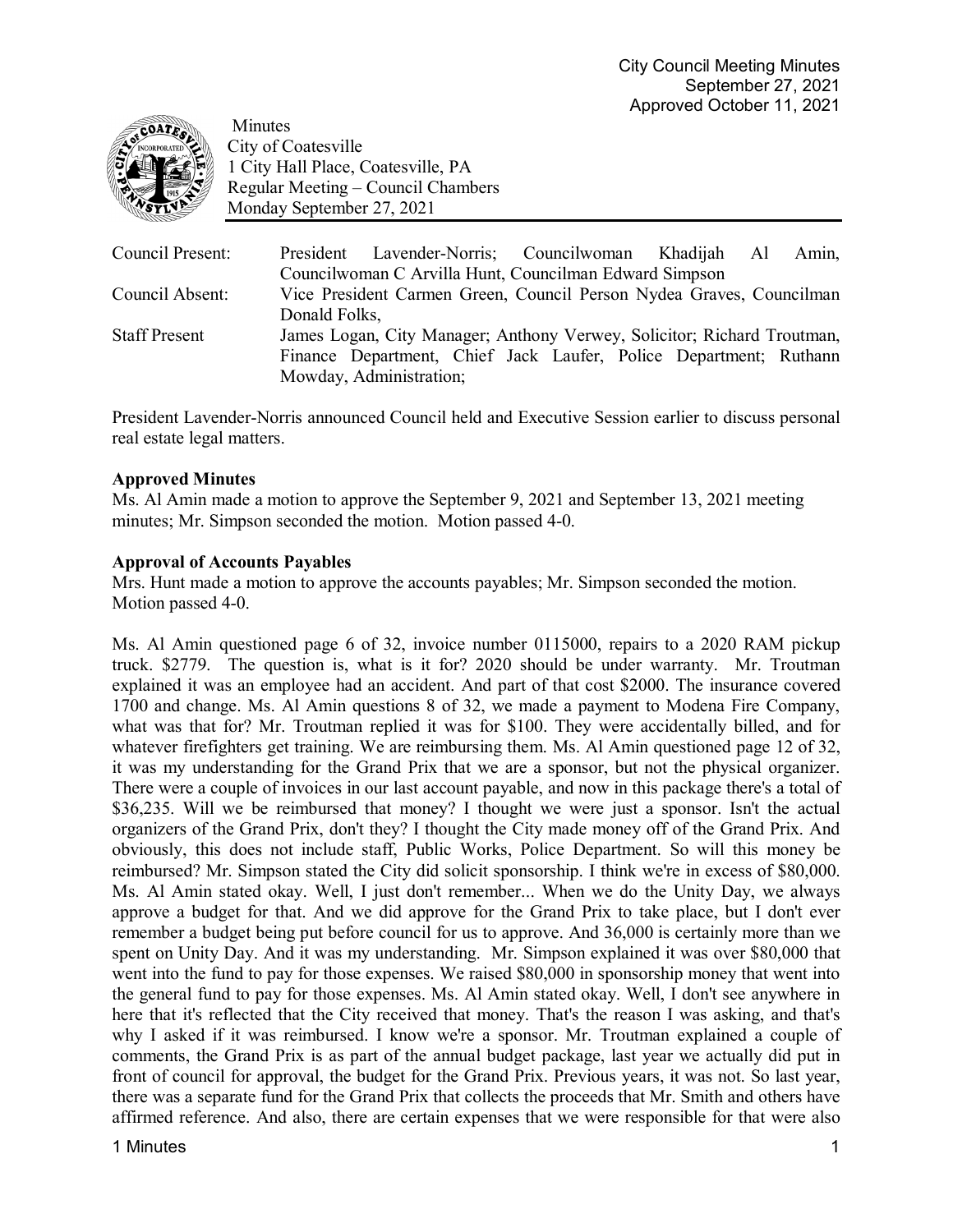budgeted. So that budget, loosely speaking, was plus or minus \$100,000 in different types of revenue and different types of expenses. And you would see that on each month, you would see the summary in what I refer to as the circle square financial statement. There's a section for Grand Prix, just like there is for debt service.

## **Additions, Deletions or Modifications to the Agenda**

There were no additions, deletions or modifications at this time.

## **Presentations**

- 1. David's Drive 831 Proclamation
	- President Lavender-Norris read the Proclamation. Whereas, the City of Coatesville recognizes people who make an impact, and play a role in the lives of Coatesville residents, and whereas, David's Drive, 831, DD831, was created in 2010 in memory of David Turner Junior. DD831 is dedicated to fulfilling the needs of our veterans and the underprivileged in order to perpetuate the memory of David Brian Turner Junior, by impacting people's lives positively in his name. And whereas, DD831 provides funding to honor veterans while including the City of Coatesville Police Department in ceremonies, parades, and clothing drives. David's Drive 831 is a 100% volunteer-based charity, holding fundraising events throughout the year, relying solely on the generous and caring contributions from the people and businesses in the community. DD831 will continue to fund and support projects that will help the people of Chester County. And whereas, DD831 generously provided a new basketball goal to be placed on the renovated court at Patton Park as part of the Patton Drive basketball project. And whereas, DD831 donated approximately 70 bicycles to the City of Coatesville Police Department for the Catching Kids Doing Something Right initiative. And now, therefore, be it proclaimed that the City council of the City of Coatesville recognizes and salutes David's Drive 831 for their partnership and collaboration with the Police department for approximately 10 years, to positively impact area veterans and Coatesville families. Proclaimed and enacted, this 27th day of September, 2021.

Chief Laufer stated we wanted to take the opportunity to recognize Joy and Dave for their contributions to the Coatesville community. And it all started a little over 11 years, I guess, in 2010, with the untimely death of David Junior, who passed away from an undiagnosed heart arrhythmia. And it was at that time that they wanted to recognize his devotion. He worked at the VA here in Coatesville, and they wanted to recognize his service to the veteran community, so they started David's Drive as a 501C3 non-profit. And the 831 stands for... I'll see if I can get this right, it stands for eight letters, three words, and one meaning. I love you. That's what the 831 stands for in the David's Drive 831 non-profit. They truly have carried on David Junior's legacy in serving the veterans in our community. And as a result of that, it has sort of grown into servicing all those in the community that are in need. And certainly, we appreciate everything they have done for the citizens of Coatesville, and those that the Police department comes in contact with and can impact on their lives. And it's really only through their generosity and their hard work in raising the money, and enabling us to give away 70 something bicycles to those in the community that we want to recognize, whether it's Catching Kids Doing Something Right, or whether it's children of a veteran that is being treated at the VA, but it gives us the opportunity to reach out and touch those lives. So we are fortunate to have them here in the Coatesville community, and recognize them for their service. So once again, thank you, and we were more than happy to the proclamation.

# 2. Strategic Plan Highlight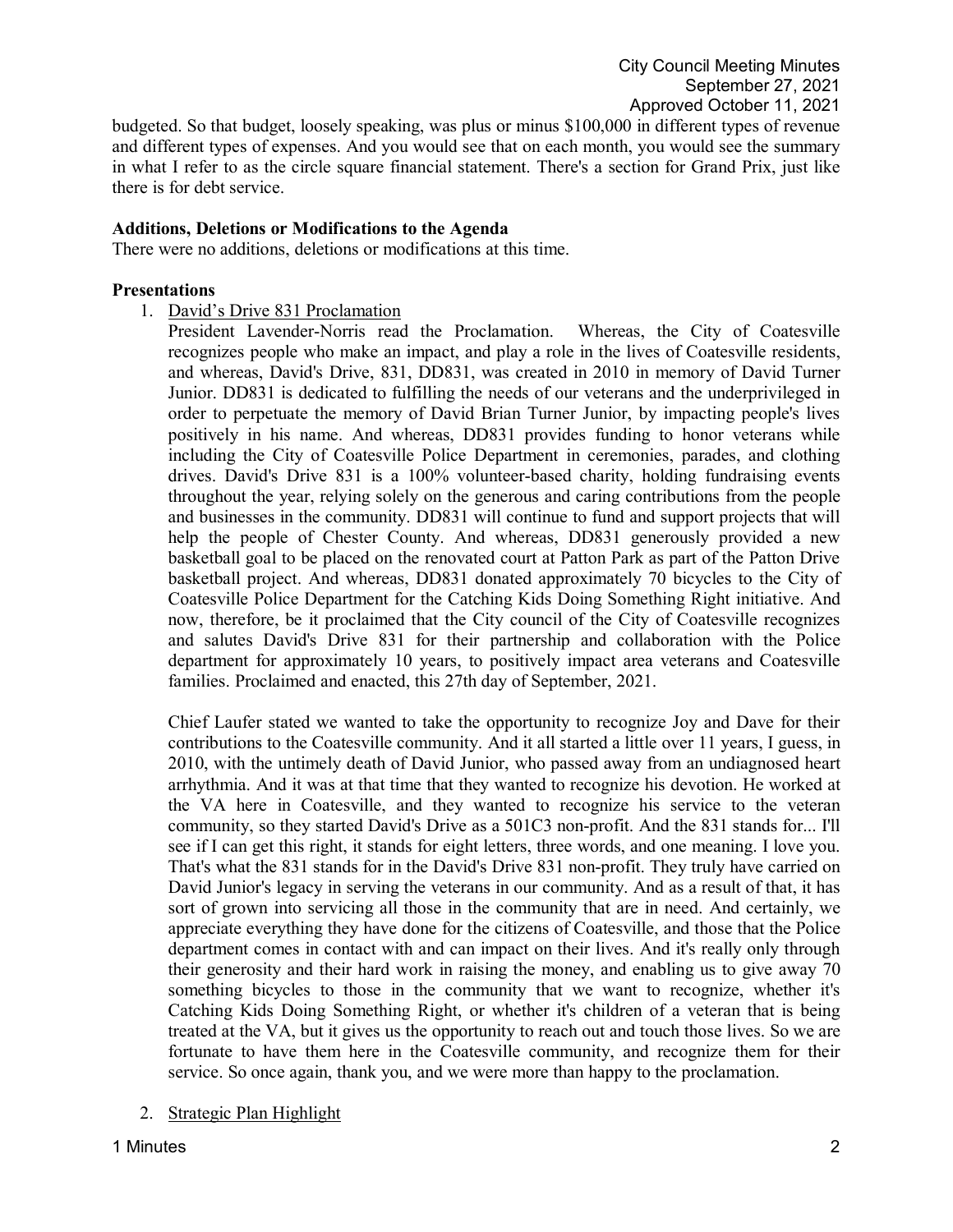# City Council Meeting Minutes September 27, 2021 Approved October 11, 2021

Mr. Troutman explained we are getting a little context and prepping for what's going to be a series of events which includes around the strategic planning process. And so, this as far the background for everybody's benefit, we got a grant from Pennsylvania to assess several factors, specifically to achieve fiscal sustainability. And in context, to reverse recent trends, where we've had to have deficits. What this is going to, it's going to help us prepare for the presentations, budget decisions, and information. So, with that, you have the written text that was provided. What we're going to do here is a couple of quick slides about where we were, where we are, and where we expect to be. The first slide, and I'll move fairly quickly, is we were at the top of mountain in 2002 when we got 38 million from our reserves. And I can send the slides out. Next is, we have about three million and the rest of it we've used. Largely, roughly, as I understand, a third of it went for various real-estate issues, purchases, and the rest of it has generally been used to fund deficits. And there are a lot of reasons why we've had those deficits. I'm going to show you two of the larger ones. What we have here is one major factor, has been the real-estate assessment. I'm not talking about real-estate tax rates, this is the assessment on the property. The blue line is what we've actually seen since 2007. It has been in degradation every year. Every year, the City has been worth less, loosely speaking, on property. If you look at the top line, if we would've had a 2% increase, which is not an unreasonable presumption to think about, that's a 95-million-dollar gap today. Which is about a million dollars' worth of taxes. We all know we have deficits, if we would've had a normal trajection, a reasonable trajection, we would've had more money to work with. This is one of the major reasons, not tax breaks, assessment. Next. Second major factor. The black line is what our current pension costs would be if we just had to deal with this year, next year on itself. The red line is what we've been dealing with paying prior years. Every year, we're paying for prior events and prior issues. And I can talk about why those are, but the big picture here is that has grown to be about \$458,000 a year, every year. We're spending more each year in our pension costs to pay for prior years than we are paying for the current year. We have deficits, and we're chasing our tail, whatever euphemism you want to use. This 815,000 is in the MMO for next year. That's how much we're paying for past years. We're chasing our tail every year. So that's why we're talking about a fix, and we have a fix that's part of the strategic plan to address that. And that will make everybody's life more realistic on each year, we actually can plan on current year current costs. Big issue there. And by the way, generally speaking, one of the major reasons is we have two aggressive assumptions in our pensions plan model. The pension commission addressed that this year in a major way, it hasn't solved all of it, but that's one of the reasons why you have your... In the MMO, you have that in there, is we've addressed part of the two aggressive assumptions, but there's other factors that have gone into why, but that's the biggest.

What have we been doing with the shaved off red off of our mountain? We've been using to fill up our deficits. But the good news, so it has been as low as a million dollars a year. In 2020, we have a balanced budget, a breakeven. It came from a couple of one-time events, some initiatives that were implemented, and from economic trends that started reverse. That degradation started to basically flatten out. We're seeing higher median incomes, so there's some good things that are running a base for that. And that takes the where we are, now where is the expectations? If you look at the starting point on the left, you're going to see we dropped down. We still have a structural deficit to start with. And if we look at inflation, you'll see the sloping red line downward. That's what life would be if we don't figure out how to fix it. That's what the strategic plan was about, how to fix it. Again, we're not going to go into a lot details, it's just laying the foundation. Between initiatives, recommendations, economic trends, development, we now have green. It's filling in that gap. The strategic plan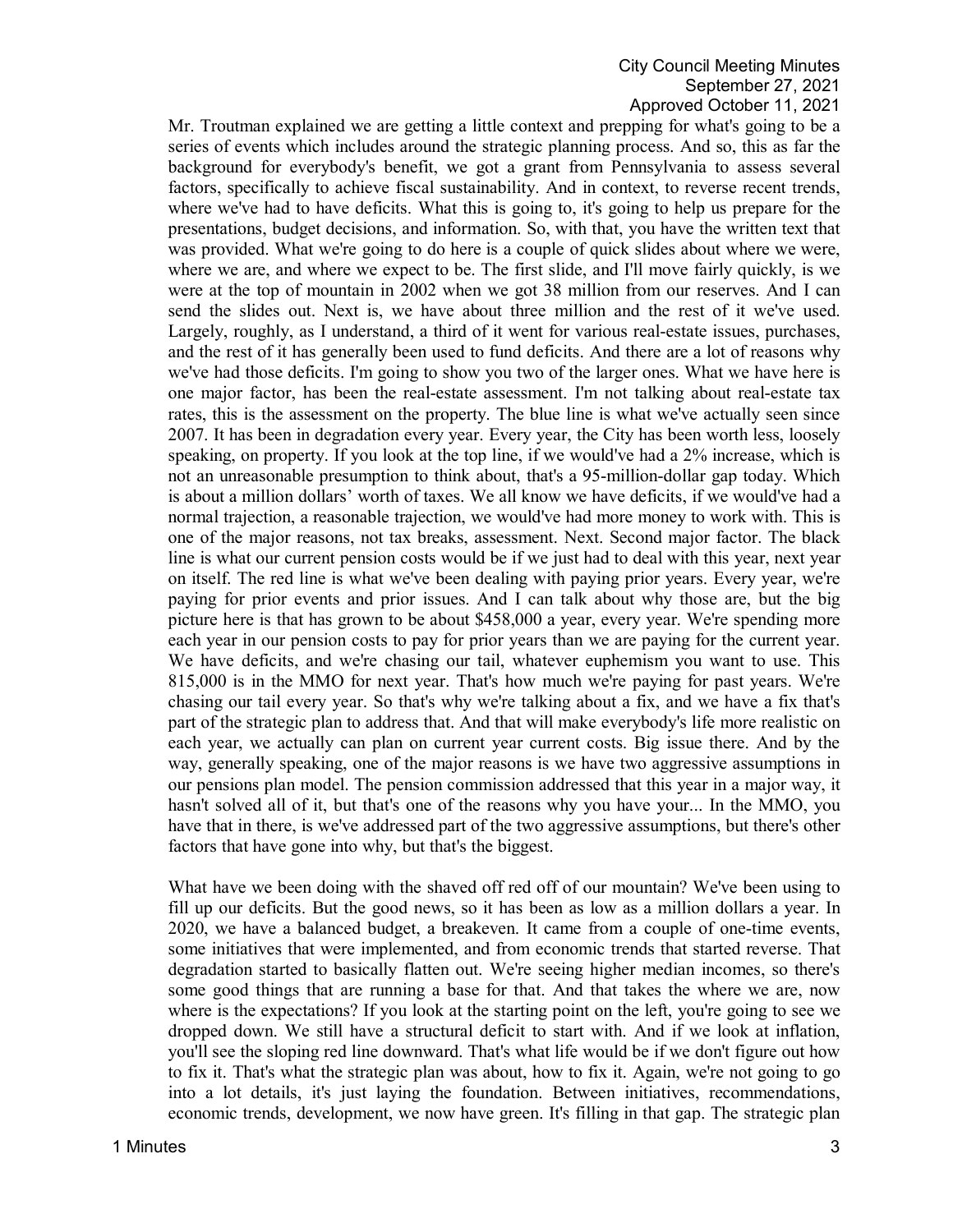comes back with a plan that addresses fiscal stability sustainability. You'll see a little bit of a blue cap on a couple of those lines, that's actually a modest surplus that's projected, that you'll see in the plan when you get it. So that's we're expecting through 2031, to be able to balance our budget. Now, take it to the last slide.

It's basically the same slide, but you'll see that there's some has marks in reference to tonight, and also a grid iron on the top with that above, were called funds for infrastructure. We're actually projecting more than a breakeven type of scenario, we're projecting that there will be funds available to pay for infrastructure, that will be the different types of things that were listed in your specific documents. So that's really just a high level overview on the planning process and what you should expect to see in detail from the strategic planning report.

## **Discussion Items**

1. Meeting Minutes

There was no discussion on meeting minutes.

2. Domestic violence purple ribbons

Chief Laufer explained that every October for about the last six or seven years, we along with the DVCC Domestic Violence Center of Chester County and the Purple Ribbon campaign for the month of October. So around October fourth, we'll be out with the Domestic Violence Center putting the purple ribbons up on the highway, in recognition of the domestic violence month, and we'll place our ribbons on the poles.

3. Virtual Meeting options and required attendance

President Lavender-Norris stated considering that virtual meetings are not an option for us without there being an emergency declaration, right? Mr. Verwey replied yes. If the local municipality declares a state of emergency you can go virtual, if the governor declares a state of emergency you can also go virtual, at least during the term of the declaration.

# **Citizens Hearings – Regular Action Items Only (3 Minutes)**

There were no citizens comments on regular action items only at this time.

Mr. Simpson made a motion to close citizens hearings on regular action items only; s. Al Amin seconded the motion. Motion passed 4-0.

## **Regular Action Items**

1. Receive and consider a motion to approve Point and Pay contract

Mr. Simpson made a motion to approve Point and Pay contract; Mrs. Hunt seconded the motion. Motion passed 4-0.

Mr. Troutman explained that in conjunction with the introduction of SmartGov, this is the module, this is the vehicle that would allow us to take in and process online payments. We don't have that feature or offer right now, you have to come to the window. This is the vehicle we would use, the software, if you will. We don't have the software. This is the contract that we would be entering into. To allow us to do that vehicle. It's one of SmartGov's integration partners. We have high, high, high certainty that it will work. Mr. Verwey explained it's a pay-for-service. So, each time someone uses it to pay their bill. Each time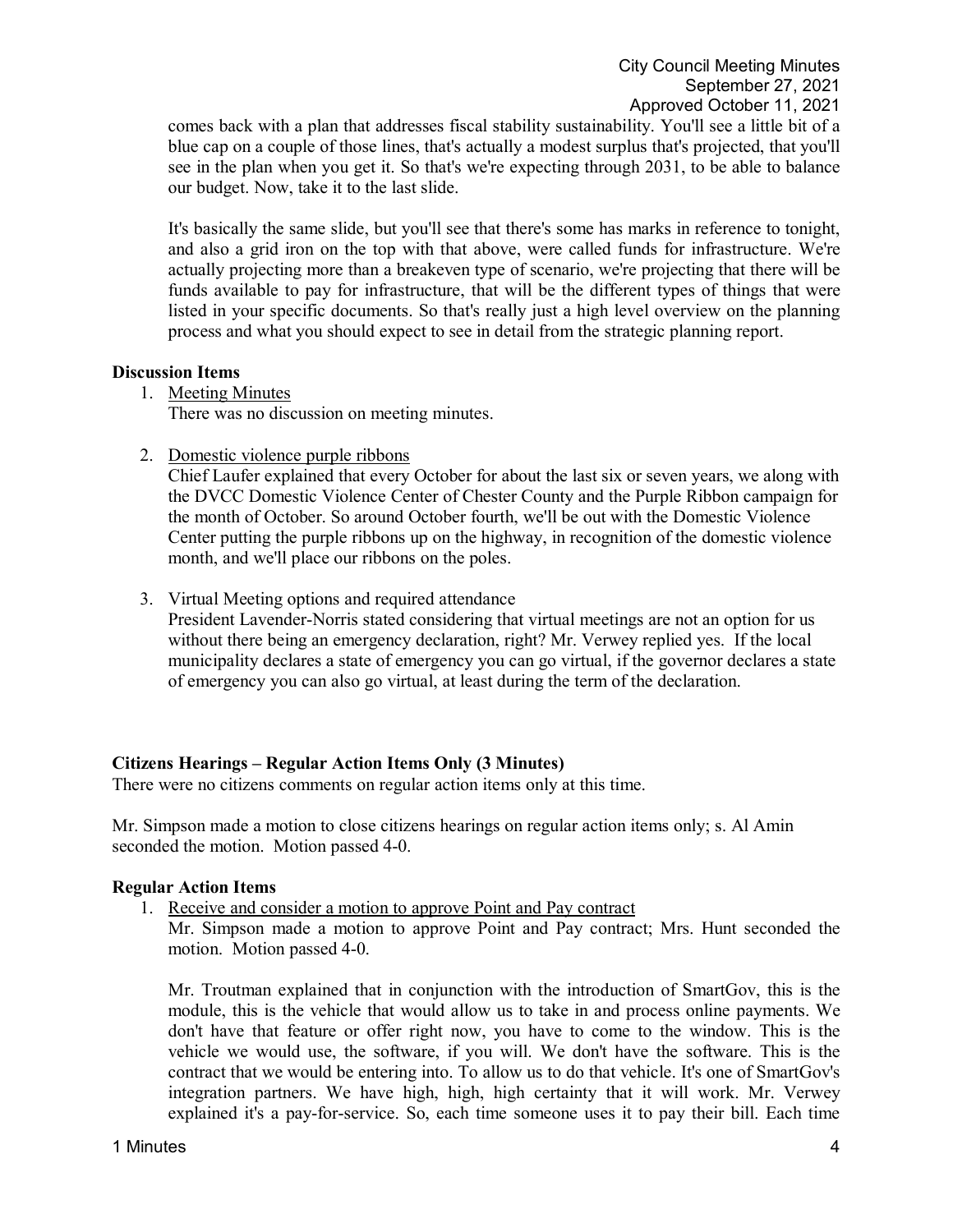someone uses this service to pay their bill, the cost is actually absorbed by the person using it. There's a percentage of the payment that's used to pay that fee. Mr. Troutman explained the percentage is 3% of the cost of the bill. If they pay online. If they come to the window is no extra cost. The pay for point covers anything that we process in-house. It would be virtually everything in Codes, if not everything in Codes. And it would be a few things that are done that are outside of Codes, special events, or for example, we collect solid waste for a limited period of time, for a couple of months. So that would be one of the options. We have a number of people that don't like coming into the office, and we don't have a way for them to stay online. And this is bringing us into the 21st century. It is something that in conversations with others that are using, for example, SmartGov, they have this type of mechanism. And it's been very popular especially for the contractors Because they don't want to take downtime during the day, when they could be out doing servicing their customer.

## 2. Receive and consider 2022 Minimum Municipal Obligation (MMO)

Mrs. Hunt made a motion to approve the 2022 Minimum Municipal Obligation (MMO); Ms. Al Amin seconded the motion. Motion passed 4-0.

Mr. Troutman explained this is the annual approval that's been requested as required by Act 205 for Pennsylvania pensions. It's been calculated by the actuary. And as I mentioned earlier, it's twice as high as we expect it to be moving forward, but for right now, we can't change it.

Ms. Al Amin made a motion to close action items; Mrs. Hunt seconded the motion. Motion passed 4-0.

## **Reports**

1. Solicitor

Mr. Verwey announced earlier this evening as noted, we had a executive session during which we discussed legal issues and personnel matters. On behalf of the City, I have worked on personnel matters since our last meeting. I have also addressed real-estate taxation issues, particularly those involving the hotel. It was sold this past week. I've worked real-estate matter generally involving the City, including solar leases. I've worked on real-estate issues related to the flats, more specifically in regards to certain easements that are held by the City on those properties. I've worked on ordinance amendments for the zoning ordinances, on behalf on the City. And also my team worked on a motion to quash the subpoenas issued to the City Police Department, that was issued at the last minute. And I'd just like to thank Rob Jefferson and my office for getting on that and getting it done, to get that subpoena quashed, so the City did not have to produce an exorbitant about of documentation.

2. City Manager

Mr. Logan started with Route 30 and 82. Many of you have seen that we're making tons of progress on it. We're looking to build up that project by the end of October. They're currently working on the South side sidewalk, and the expansion, or I should say the widening of First avenue, to cross the main highway. The bids for the train station have been released. We are actually moving quickly on that. I think we should be started... And this is the old train station. The exterior work should begin by the end of this month, or I think November. We want to get it in before the snow starts. Moving onto the Streetscapes, the City's \$127,000 withdraw request, we'll submit it to DCED, and waiting fulfillment. We've submitted the required form to DCED authorizing a direct deposit of those funds. And I just want to note that 70% of this amount will be funded initially with a balance on the grant. And we're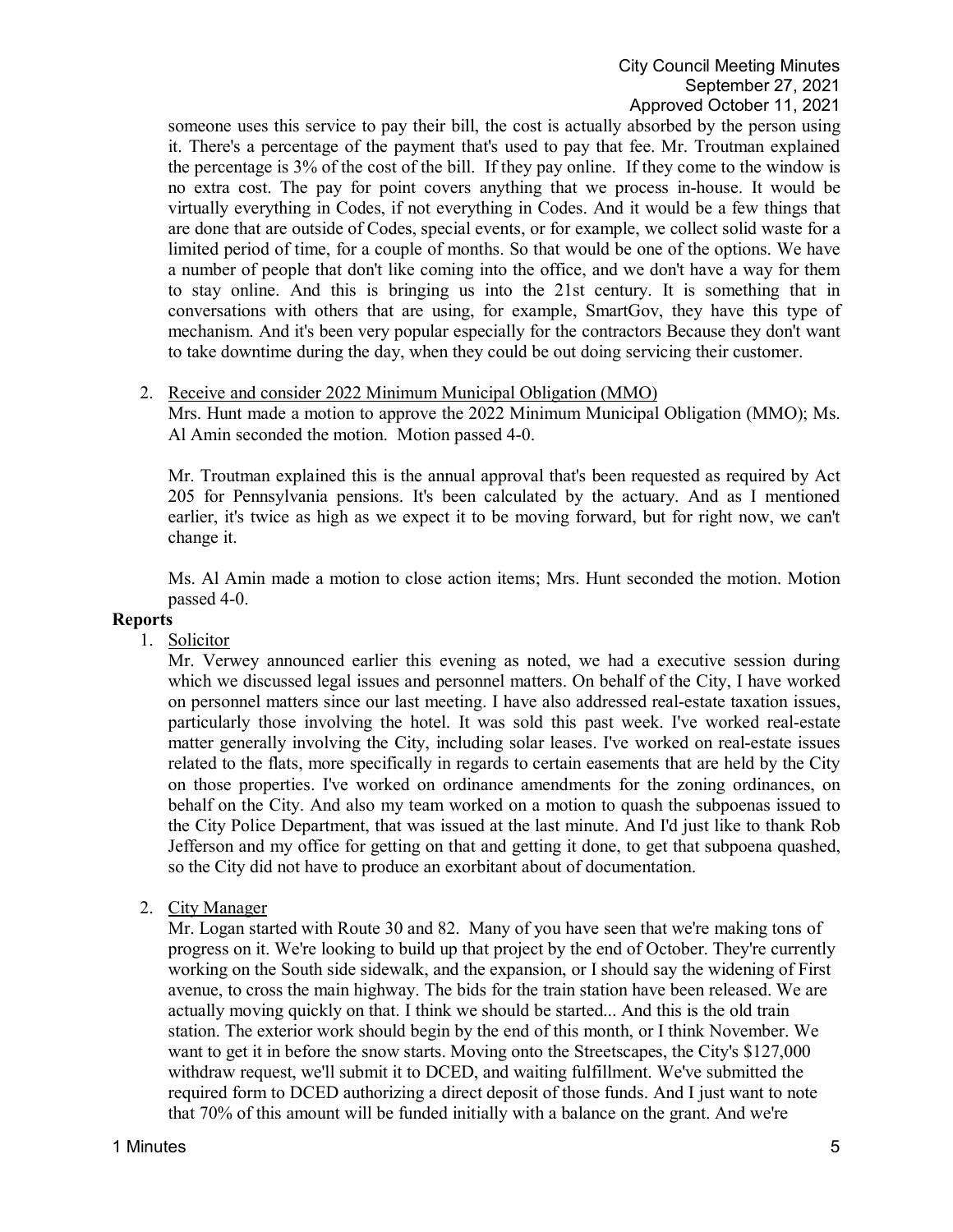looking from first to third, so there may be additional funding available.. So we're going to monitoring that. And thank you Rich and Collen who have been working together to make sure that these funds have been released. And we are working with Cedarville as well as the state to look at the design work of the Streetscape project. Let's see.

Other things, so it's updates. And one important update, certainly September first, we know that we all suffered from remnants of Hurricane Ida. The City has been working closely with the county and FEMA to identify repair work, and rebuild our storm water management system. Last week... The weekend before last week, excuse me. FEMA, they were looking at property management first, and then the second day they apparently were looking at infrastructure damages. So we are working here along with Chip and Rich, the Fire Department, Police Department, their consolidating all of the expenditures that we suffered on property damage. At least the report did back in June. And we will be submitting that before the county. Last week, I don't know if you that FEMA Disaster Recovery Center opened, that's located at Ashbridge Square. That's 945 East Lancaster, East Caln Township. That will operate from Monday to Friday, from 10 to seven P.M. Saturday from 10 to five, until further notice. So, if you happen to have anyone that knows or that has suffered damage, they have to go there. We are still accepting those applications, but we would prefer that people got to the Disaster Recovery Center. They will be there, they all take all of your documentation and process it. To date, 1041 have filed claims from a FEMA individual assistance program in Chester County. We do not have specific numbers for residents that are coming from Coatesville. The last thing I just want to make a comment on regarding the September first, there's been several rumors going around the City saying that Fifth and Sixth avenue, the inlets are clogged, and everything, that's why that's backing up. Those drains, that storm drain is not clogged. Our Public Works guys, they go out before the storm hit, they go out after the storm hit, there's nothing in there. The problem that we have with the drain system is small, they're small. And they need modification to happen. When we have rains like we had on June eighth and September first, the amount of water that is going into our system is not sufficient enough to move water as quickly as we would like it to be on Fifth. We hope the county, with our efforts in bringing all this data together for them, we hope they will help us identify possible funding so we can modify our system. And we can kind of avoid some this flooding issues that we're having.

## 3. Assistant City Manager

Mr. Huston stated as has been the case for the last few months, we'll do a COVID update first. We are currently in Chester County listed as high. Two weeks ago, we were substantial. But looking back, the county actually re-rated us two weeks up to high. So we've now been high for four to five weeks consecutively. So last meeting when I reported we were substantial, the county has now revised that number upwards. So, we've been high now for a while. It's now four weeks in a row we are listed as high. The incident rates have risen to over 600 per week in the last two weeks. We were down in the 500 range before. The percentage of positivity, we actually lowered only because the number of positives were matched against 12,000 tests. The week before, there was 600 tests against 9000... 600 positives against 9000 tests. We increased 3000 tests, so even though the number went up, the overall percentage still came down, but we're still considered high. Coatesville School District, we remain in the top five, but we did fall out of the top three. Westchester schools have actually jumped over, so it's actually interesting that Westchester School District has moved ahead. Vaccination rates are currently at 59%, that is only one percentage point higher than two weeks ago. 69 overall, which is only up from 68. We still need vaccinations here in Chester County. And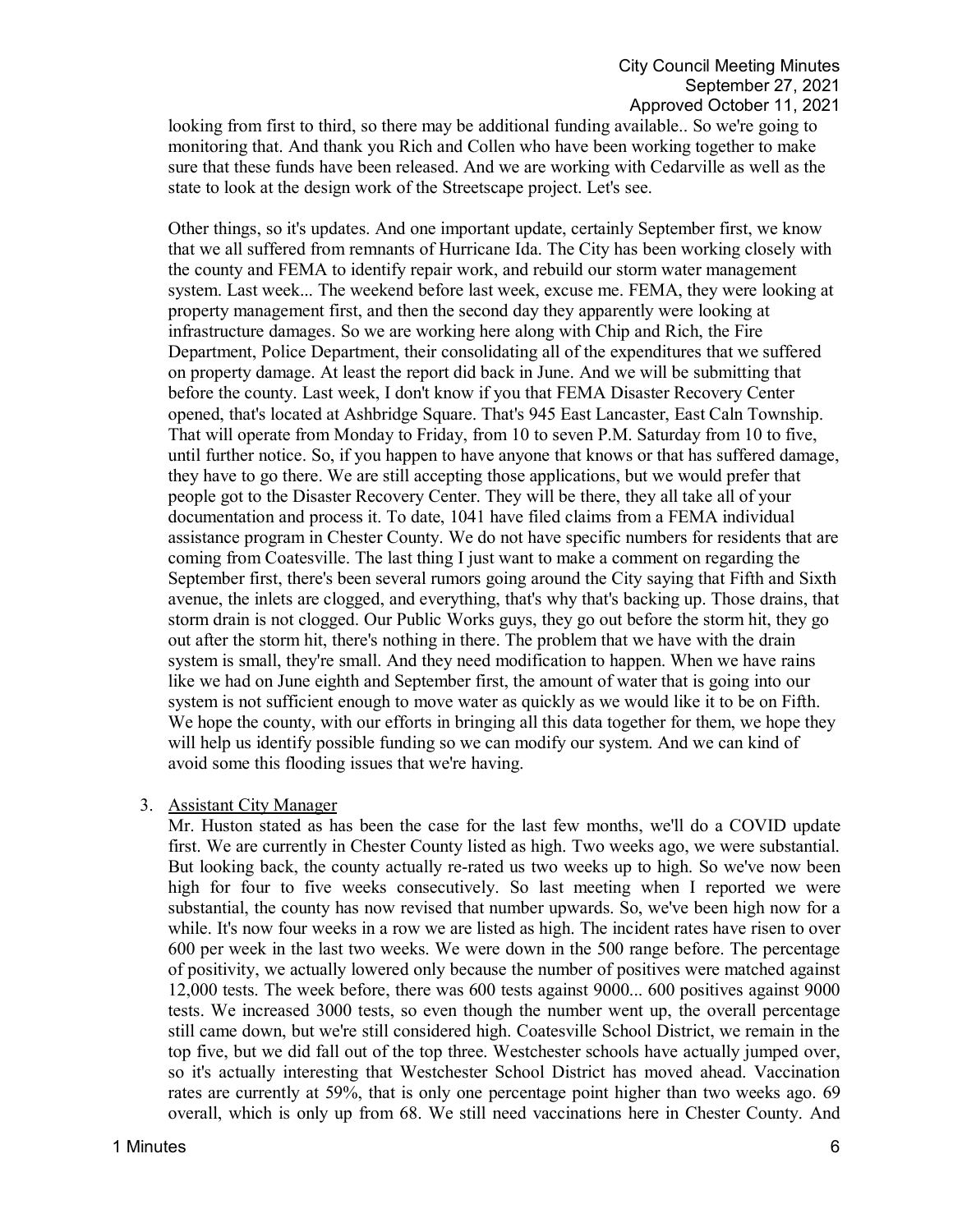just as a reminder, the City hall has returned to normal, we've talked about that. Here you see with the masks on us tonight.

James talked about the rain, we just had a storm this past Thursday. We got four and a half inches instead of the two to three they were calling for. But for all intents and purposes, our system handled it well because it didn't rain in one shot, it rained over a period of time. It gave our system a chance to catch up and get through. We were blessed in this storm that we didn't catch it all at one time. So that is about it from me, other than there was an OIC opportunity here coming up this Saturday, from noon to five at New Life in Church Christ Fellowship. It is at Fifth and Lincoln, so the OIC is having an Opportunity fair for those looking for working in Coatesville.

4. Finance Director

There was no report at this time.

## **Citizens Hearings Non-Agenda Items Only (3 Minutes)**

#### Garrich McComsey

Mr. McComsey stated he was here in July, and I'm having issues with the neighbors I'm attached to at 116 Pennsylvania Avenue. When I was here last, I spoke to Chief, Carmen... I'm sorry Carmen isn't here tonight, Mrs. Green. But the issues have continued. And they've escalated. I'd like to address Chief for a moment and just say that your officers have been terrific, because what's been happening is the noise that's being generated. The gentleman who owns the property believes there's four people in this house. There's been nine people in this house since last year. And I explained that to him when we had the sewerage issue, if you remember, Mr. Logan, when I was in February of 2020. It continues on Friday night, I had Officer Kemmerle come out, after a significant period of him banging on the door, the excessive noise, not noise, excessive noise where my house is shaking, literally, went on for three hours. I wait until it's two and a half hours before I call anyone, and I pretty much have a panic attack before I call you guys because you have much more to do than deal with my issue. But I'm not going to have another stroke, I'm not going to sell my house. I've been in that 54 years, but I don't know how much more I can take. The officer came out, renter came to the door, claims harassment for calling the Police, claims it's a race issue because I'm calling the Police. The harassment is coming from that side, but I told Officer Kemmerle, and I'll tell you because I need this to get out there, I will not knock on any doors, I will not bang on walls, I will not turn up my TV, I will not fight noise with noise. I didn't get where I am today in business, my career, and my life by having conflict with anyone. That's your job. Officer Kemmerle said, "You're doing exactly what you're supposed to do. You call us 10 times a day if you have to." And I won't do that, because there is a limit that I will eventually be pushed out of my home. But I'm asking, and I won't go into the details, but that's where we are now. On Saturday I got a call from the landlord, the owner who threatened me on a voicemail. So here's my request tonight for Chip and the Chief, this week possibly, if either you, separate or together, have 10 minutes you can spare me in your office, I'd like you to listen to the voicemail. Because part of the voicemail was basically, "If you don't stop calling the Police on my renters, I will get Section Eight, and you'll regret that." I don't care if he puts 100 people in the house. You just have to be respectful. It's not about harassment, it's about respect for who you live next to and who you're attached to. So what I'm asking is I'd like to meet with both of you at some point, listen to the voicemail, and then in your presence, one of your both of you, I will call him because I refuse to deal with this man. I will call him, and then it will be on the record, and I will tell him what the issue is and ask him to resolve this. And that, I think, is a reasonable way to do it, a professional way to do it. President Lavender-Norris suggested meeting with the Chief to discuss the issues.